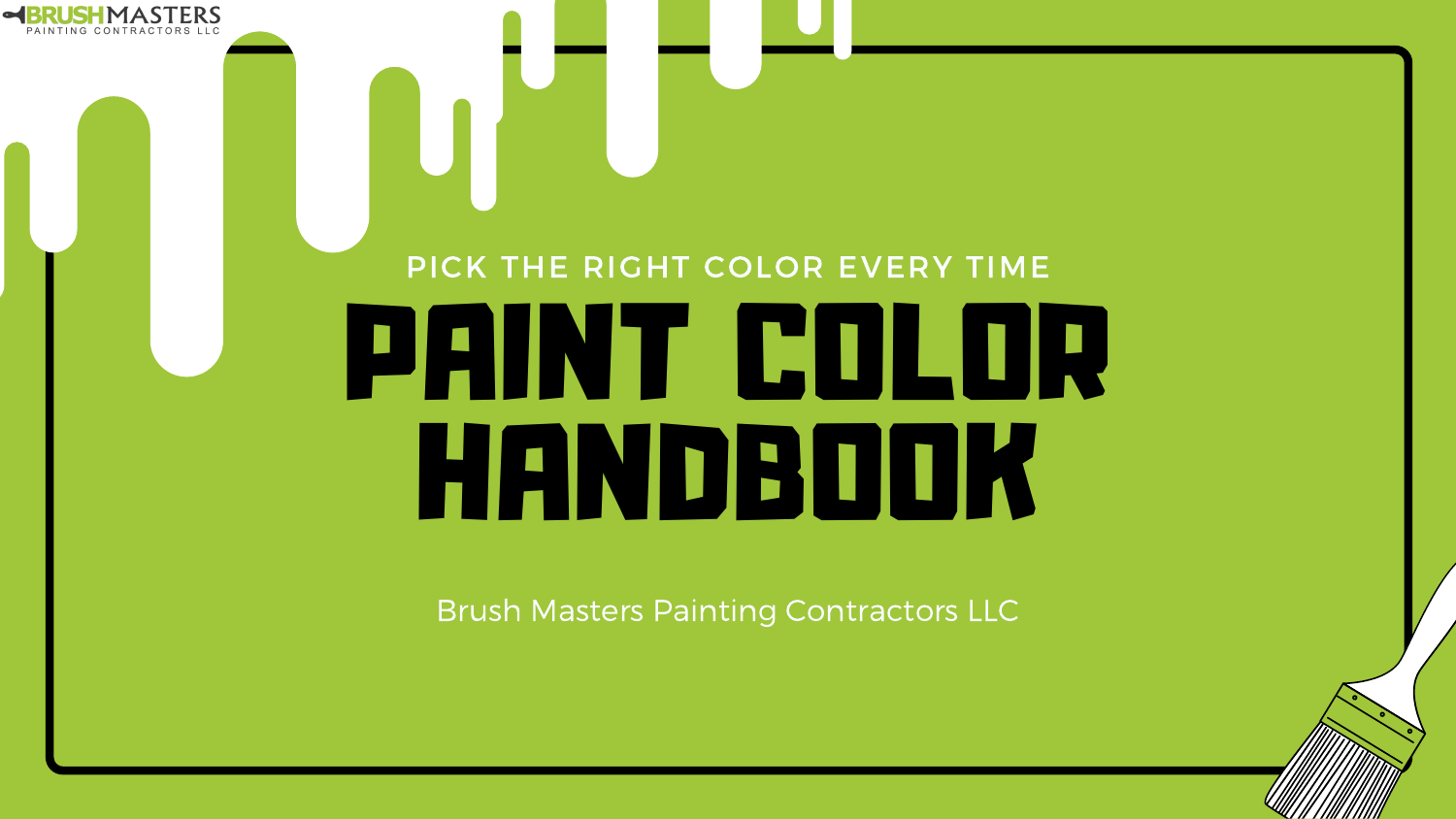### THANKS TO THESE POINTERS, YOU CAN GAIN THE CONFIDENCE TO SELECT THE RIGHT PAINT COLOR FOR YOUR PROJECT.

**COLOR REALLY DOES MAKE THE ROOM.**

**THE PERFECT SHADE AND FINISH CAN ENLARGE A SMALL SPACE, BRING IN MORE LIGHT, OR DELIVER THAT KICK OF ENERGY YOU NEED WITH YOUR MORNING COFFEE.**

**BUT FINDING THE RIGHT ONE? NOW THAT'S ANOTHER STORY.**

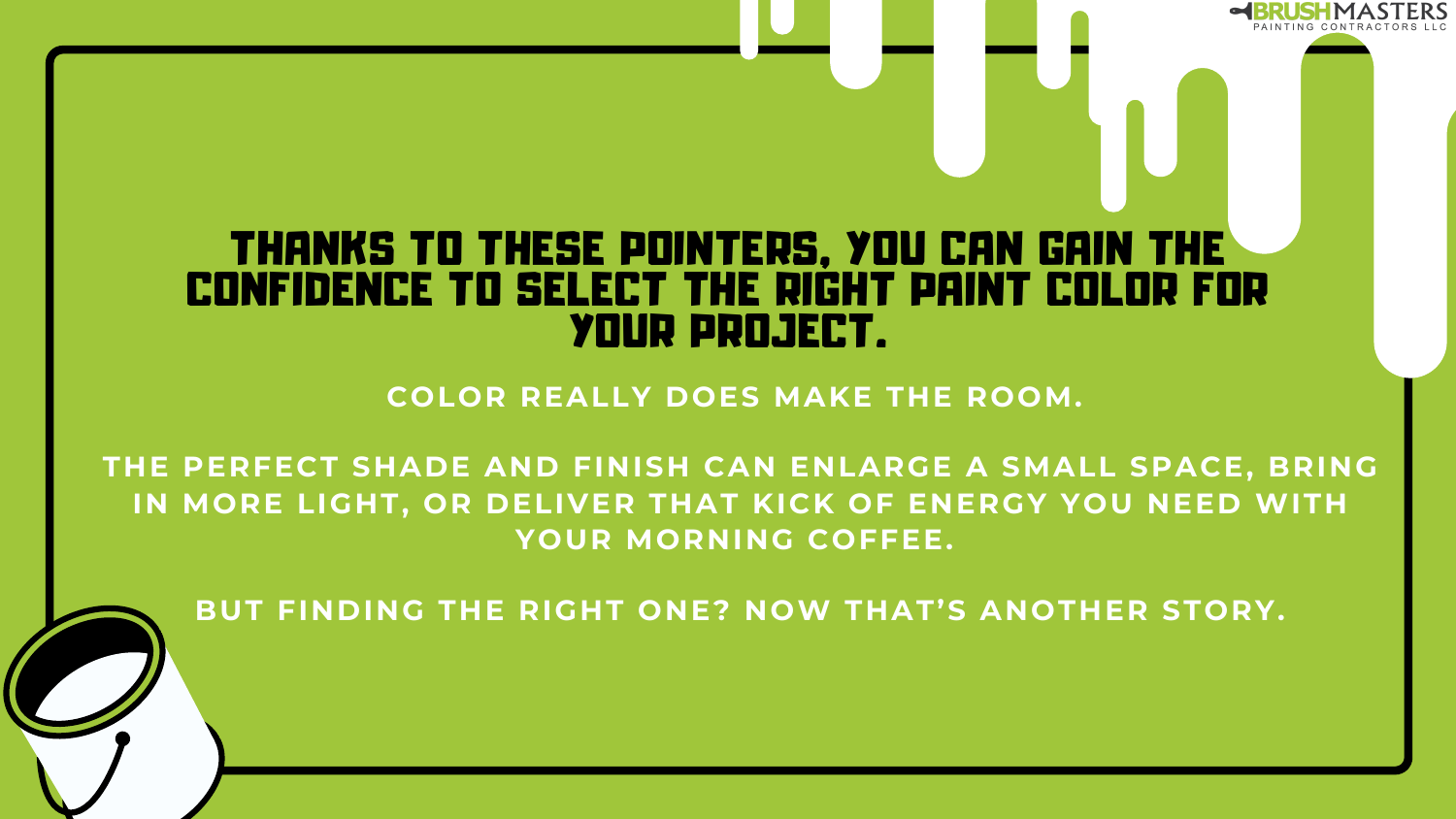- A monochromatic color scheme uses tints and shades of the same color.
- An analogous color scheme uses adjacent colors on the color wheel.
- **Complementary color schemes (as in "opposites** attract") include two colors that are opposite to each other on the color wheel.

Take a look at the color wheel colors in totality: Warm reds, yellows, and oranges on one side; cool lavenders, blues and greens on the other. Creating a palette within the same half of the wheel tends to be more harmonious. Pairing two colors opposite one another adds a dash of invigorating tension. Which do you prefer?

#### **Key color wheel terms:**

### COLOR WHEEL INSIGHTS

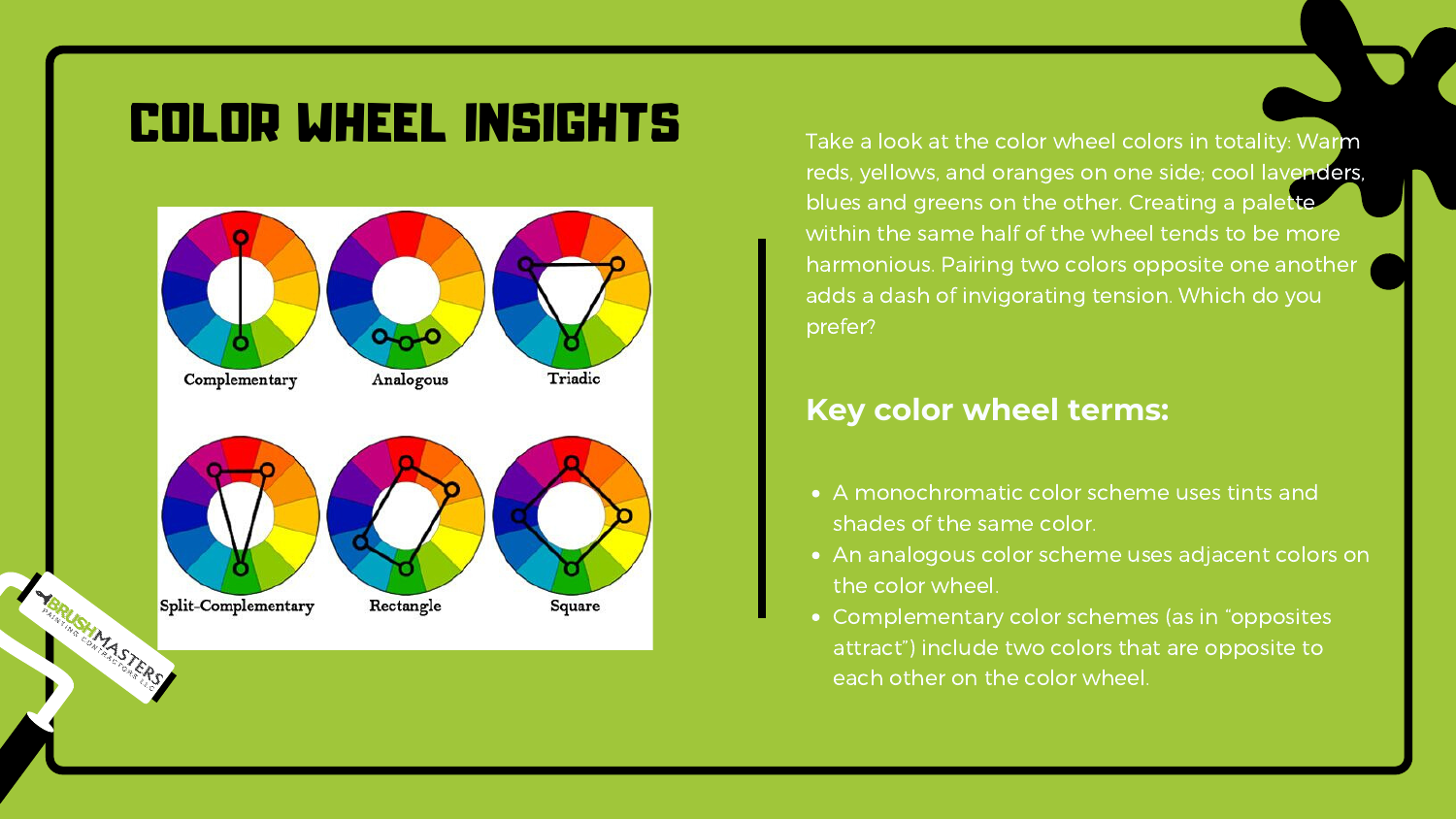- **Pales:** Ballet pink, dusty lavender, washed out blue —light, airy combinations that lift you up
- **Neutrals:** Slate, clay, sand, ocher—natural combinations that keep you grounded
- **Deeps:** Violet, onyx, sapphire, ruby—confident colors that create instant character

**These three categories are a great starting point to help identify your personal color preferences:**

**Learn about the emotional impact of these color categories in The Psychology of Color.**



### SELECTING THE PERFECT ROOM COLOR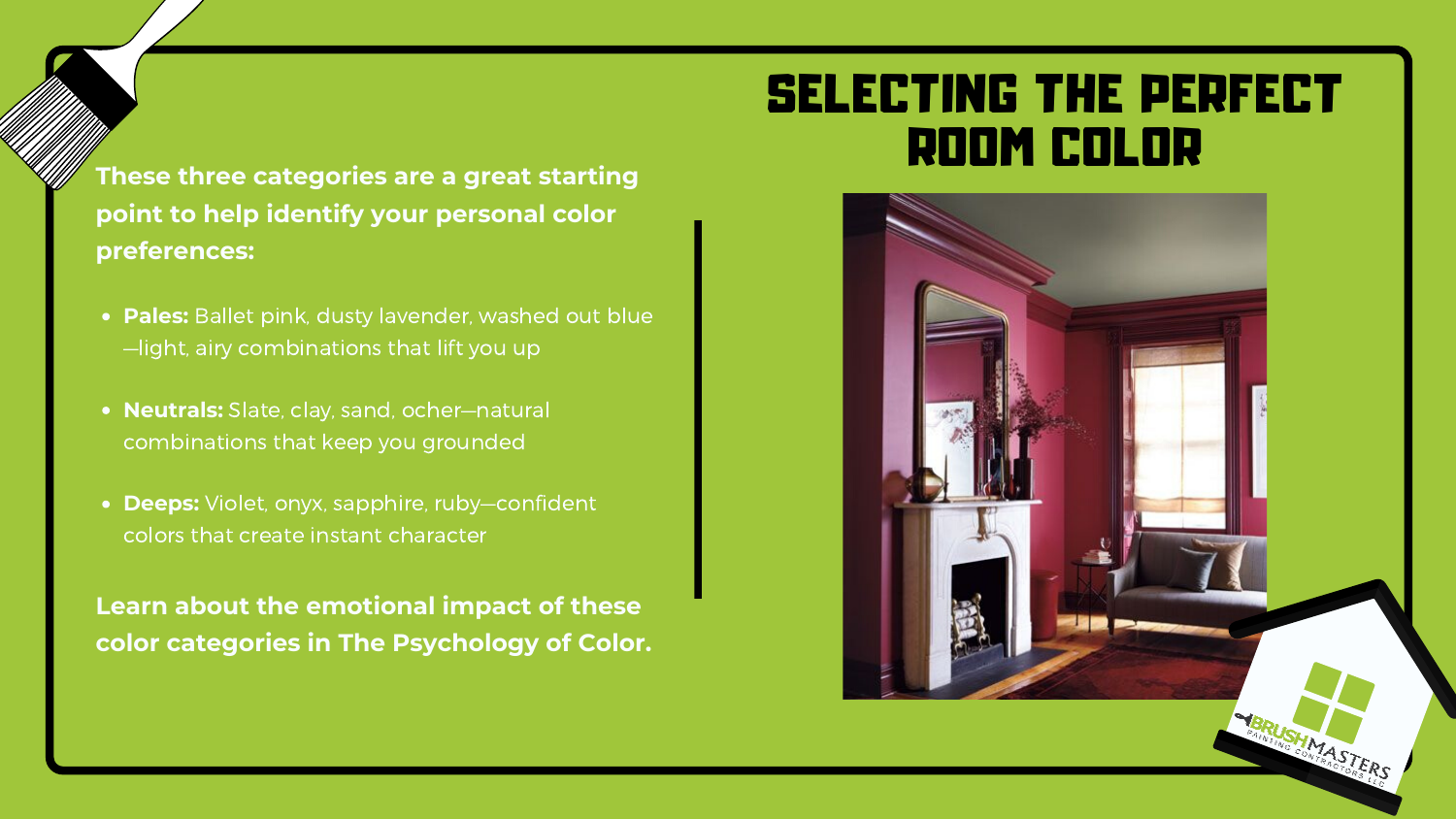Painting trim in glossy white is a classic choice, but why not go beyond white or cream? Choosing a trim color, think Black Satin against a neutral wall is a striking way to showcase a room's unique architecture.

**Consider an ombré color scheme:** Paint walls with different shades of one color, keeping the darker hue closer to the bottom for a beautiful effect. Here, we use Green Grove on the base molding, Briarwood on the lower wall and Bleeker Beige on the upper wall.

### ACCENT ON TRIM

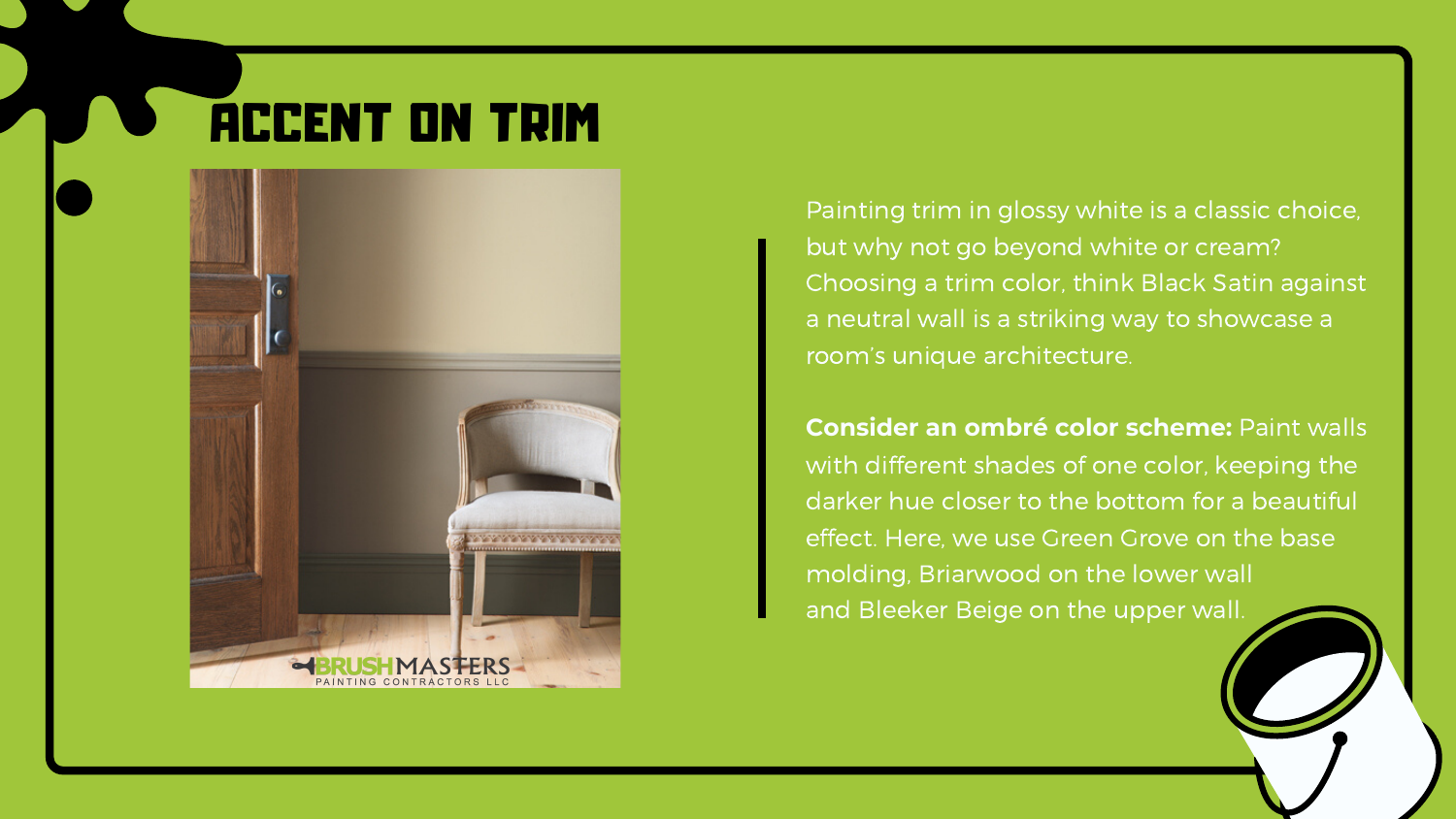**Lower Right:** Artificial light adds a warm glow to wall color.

#### **Light in a room changes many times throughout the day.**

From the natural light of early dawn to the artificial light of nightfall, the relationship between light and your chosen paint color is a crucial consideration. As seen here:

- **Top:** Direct midday sun will brighten up any hue
- **Lower Left:** That same hue is flattered by softer, indirect illumination.

## THE THEATER OF LIGHT





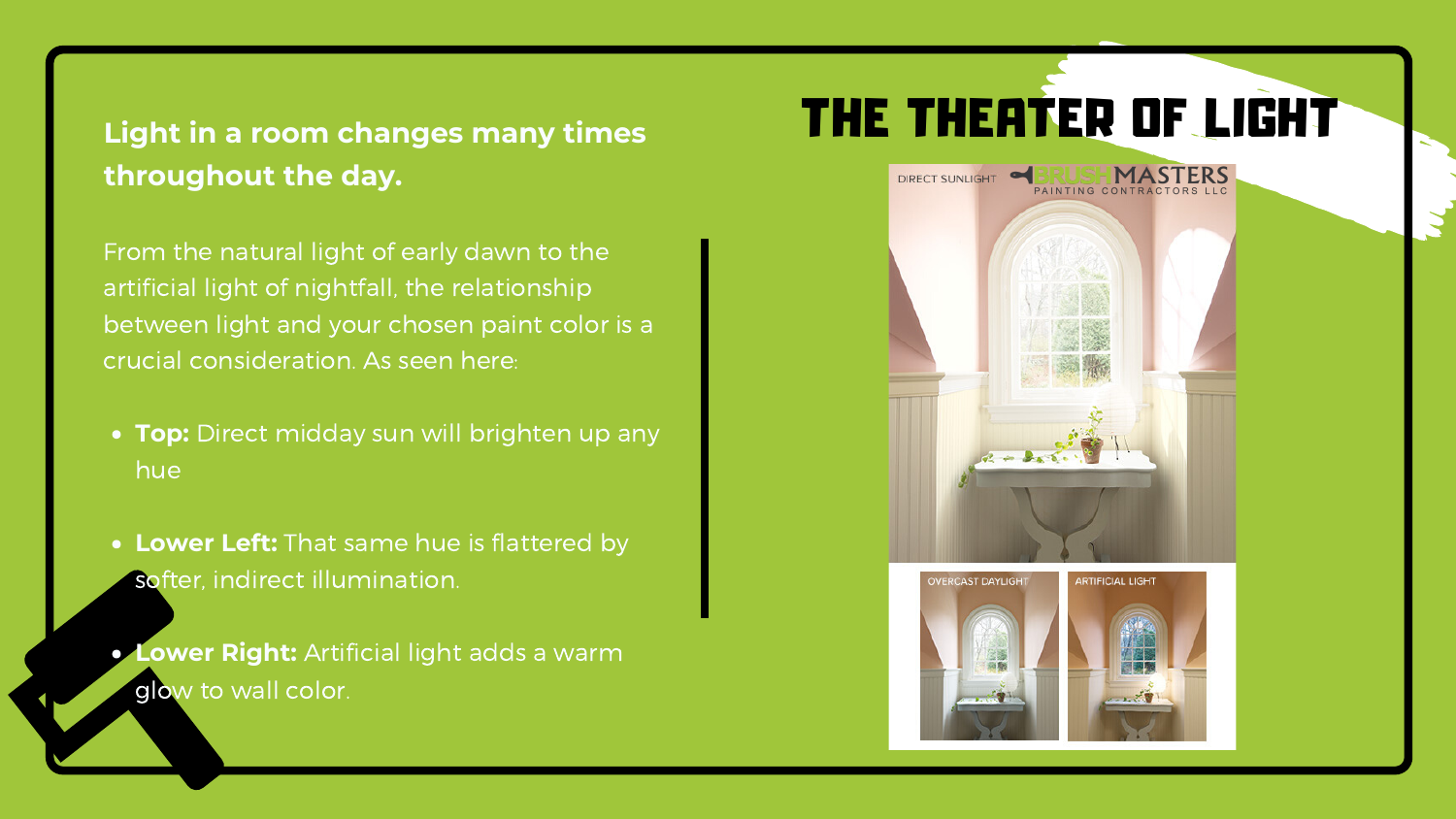**Flat–low sheen, very forgiving. Easy to touch**

- **up.**
- 
- 
- 
- 

**Matte/Eggshell–Durable, flexible for most parts of the home.**

**Satin- Best for exterior trim and kitchen cabinets. Cleanable.**

**Semi-Gloss–Luminous finish that highlights architectural details. Very cleanable.**

**Gloss- Rarely used but very cleanable and highlights details. Unforgiving, angular reflection causes visible defects in surface.**

#### **Sheen puts the finishing statement on your color of choice:**

### SHEEN 101